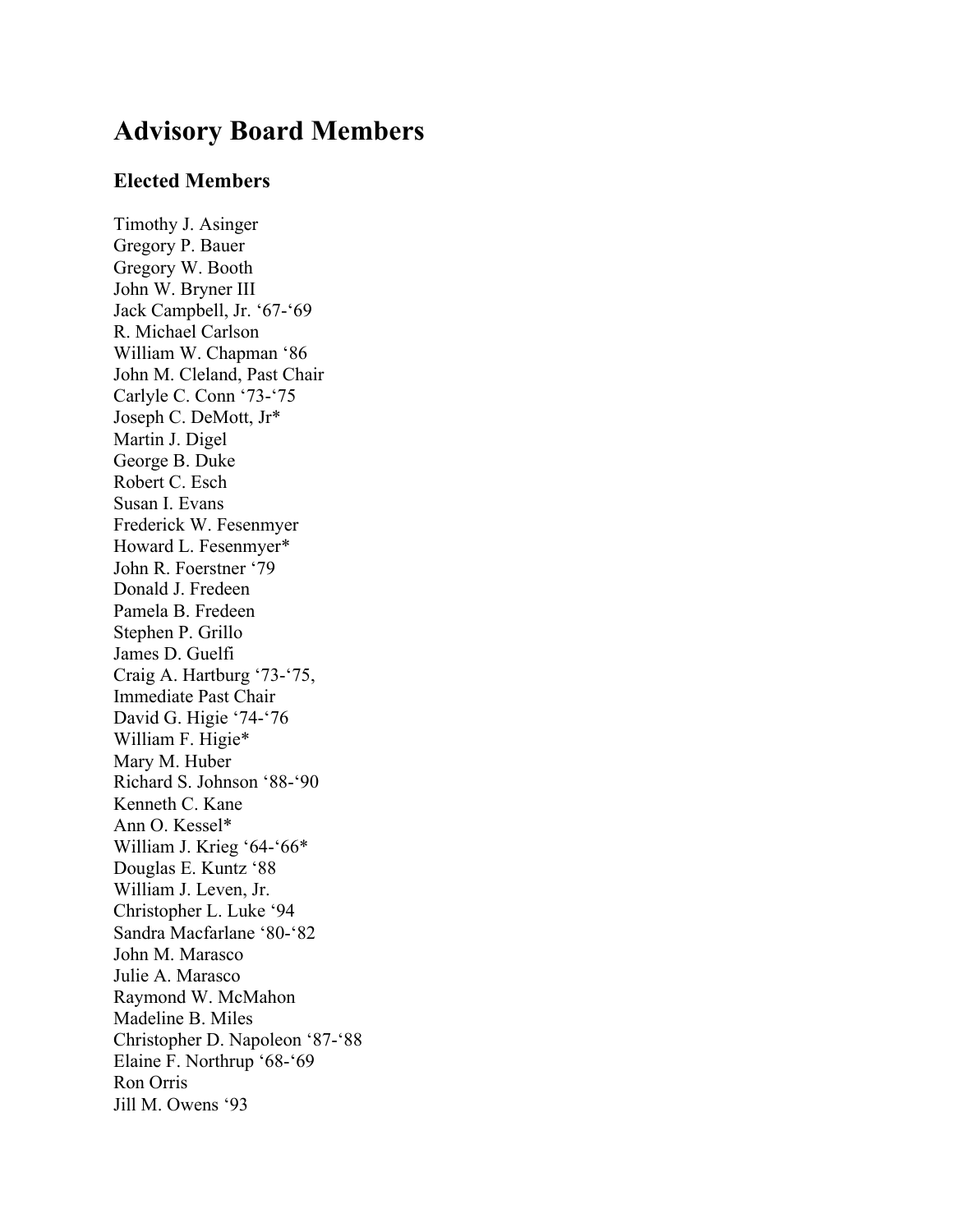Robert L. Saunders, Secretary Mark Paup George Repchick '82 JoAnne Ryan '99 John H. Satterwhite '65-'67 Jeannine Schoenecker, Chair Richard B. Seager John W. Seltzer '72-74 Susan H. Silvestri '72-'74 Robert W. Simon William P. Slivinski Stacy Sorokes Wallace '01 Joseph Yaros

#### **Emeritus Members (\*Deceased)**

 Henry P. Pruch \* Thomas R. Bromeley Robert B. Bromeley \* Bert Fisher \* Robert D. Galey \* Harvey L. Golubock\* Kenneth M. Jadlowiec Dennis W. Lowery '63-'65 \* William Mackowski \* Edwin J. Medden \* Virginia L. Miles \* J. Michael Mitchell James E. O'Mara '96 \* John R. Osborne, Jr. D. Harvey Phillips \* Lester Rice \* Mary Gruber Swarts \* Robert H. Wick \* Hilton L. Woodruff\*

## **Ex Officio Members**

 Linda Devlin - ANF Richard Esch – President/UPB Shane Oschman - OECD Jim Chorney- North Central PA Regional Planning & Development Commission Gary Buchsen – Superintendent/Port Allegany Martin T. Causer – State Representative<sup>'96</sup> Danielle Munksgard Pearson – PBAA Chair Dennis Crotzer – Superintendent/Johnsonburg